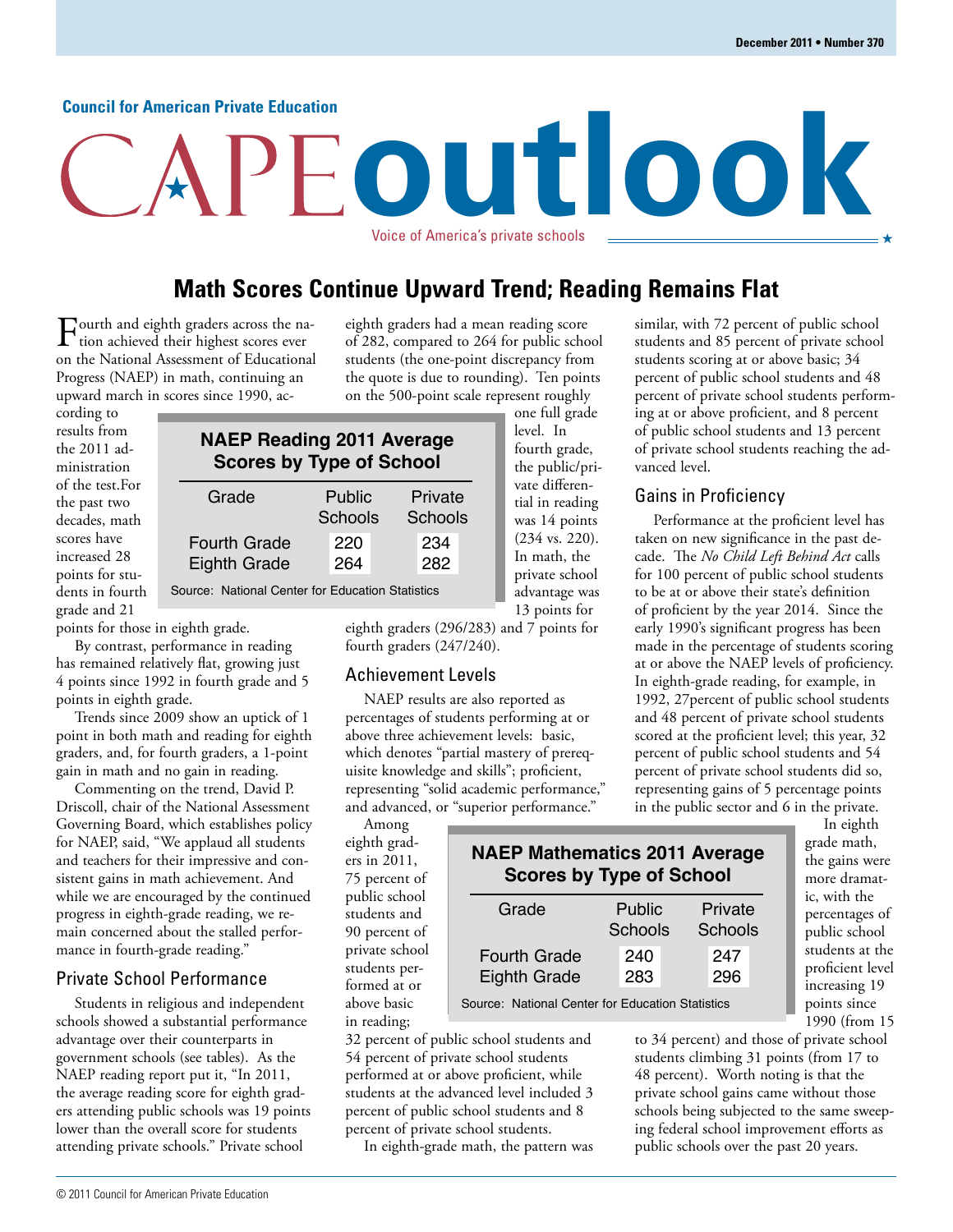## CAPE

**CAPE** member organizations: Agudath Israel of America

American Montessori Society

Association Montessori International–USA

Association of Christian Schools International

Association of Christian Teachers and Schools

Association of Waldorf Schools of N.A.

Christian Schools International

Evangelical Lutheran Church in America

Friends Council on Education

Lutheran Church–Missouri Synod

National Association of Episcopal Schools

National Association of Independent Schools

National Catholic Educational Association

National Christian School Association

Oral Roberts University Educational Fellowship

Seventh-day Adventist Board of Education

United States Conference of Catholic Bishops

Wisconsin Evangelical Lutheran Synod Schools

33 Affiliated State Organizations

a coalition of national associations serving private schools K-12 Executive Director: Joe McTighe

**Outlook is published monthly (September to June) by CAPE. An annual subscription is \$35. ISSN 0271-1451**

13017 Wisteria Drive #457 Germantown, MD 20874 (tel) 301-916-8460 (fax) 301-916-8485 (email) cape@capenet.org

#### **www.capenet.org**

### **Duncan Supports Amending BRS Provisions in Senate Bill**

At an awards luncheon November 15 honoring Blue Ribbon Schools, U.S. Secretary of Education Arne Duncan decisively supported the continued participation of private schools in the national recognition program.

The Senate Health,

Education, Labor and Pensions Committee recently approved an overhaul of the *Elementary and Secondary Education Act* that would limit the Blue Ribbon Schools program to public schools only.

For nearly 30 years, the program has recognized excellence in American education by honoring exemplary public *and* private schools. In the 2011 cycle, 315 schools were given the award, including 266 public schools and 49 private schools. Since the program's start, over 6,000 schools have been honored.

During a Q&A ses-

sion at the awards ceremony, Duncan was asked about the Senate legislation. Mrs. Elizabeth Hamilton, principal of St. Jane de Chantal School in Bethesda, MD, reminded the secretary of the Senate HELP Committee's recent vote to exclude private schools from the program and asked, "Would you be willing to work to restore an inclusive BRS program in the Senate bill?"

### **ESEA Changes Stall in Congress, Move Through Waivers**

The reauthorization of the *Elementary and Secondary Education Act*, already four years overdue, seems to have hit a few more roadblocks in Congress, but the Obama administration is moving full steam ahead in implementing its own ESEA reforms through waivers.

The Senate Health, Education, Labor and Pensions Committee held a hearing in November on an ESEA bill it had passed in October. The hearing revealed dissension between Republicans and Democrats over the bill, suggesting that passage by the full Senate was still a long way off. CAPE has serious concerns about provisions relating to equitable services for students and teachers in religious and independent schools.

Meanwhile, the House Education and the Workforce Committee has reported three legisla-

Duncan responded without hesitation. "I'd be happy to," he said. He went on to say that from his perspective there has been a false sense of competition among schools. "To me it's not public versus private versus parochial. We

> just need more great schools in this country of all forms and fashion." That line was greeted with loud applause. Duncan added that when every child in the country has a chance to attend an excellent school, the nation would be in a great place. But in the meantime, he said he worries that there are entire communities in which children do not have quality educational options.

#### Example for Others

 During his formal address at the gala luncheon, which was held at the Omni Shoreham Hotel in Washington,

DC, Duncan said, "America's long-term economic prosperity and civic engagement depends on our children receiving a world-class education." He added, "National Blue Ribbon Schools are committed to accelerating student achievement and preparing students for success in college and careers. Their success is an example for others to follow."

tive components of ESEA renewal, but has yet to tackle the thorny components of accountability and teacher evaluation.

Absent a bipartisan breakthrough, it does not appear that President Obama will be holding an ESEA bill-signing ceremony any time soon. And that's precisely the reason the administration is moving apace with its waiver plan, inviting states to request exemptions from certain requirements of ESEA in exchange for an agreement to implement some of the administration's favored reforms. The U.S. Department of Education has published extensive guidance on implementing the program, some of which relates to equitable services for private school students and teachers. Details are available at <www.capenet.org/ ESEAflex.html>.



U.S. Secretary of Education Arne Duncan at the 2011 Blue Ribbon Schools awards ceremony November 15 in Washington, DC. (USDE Photo)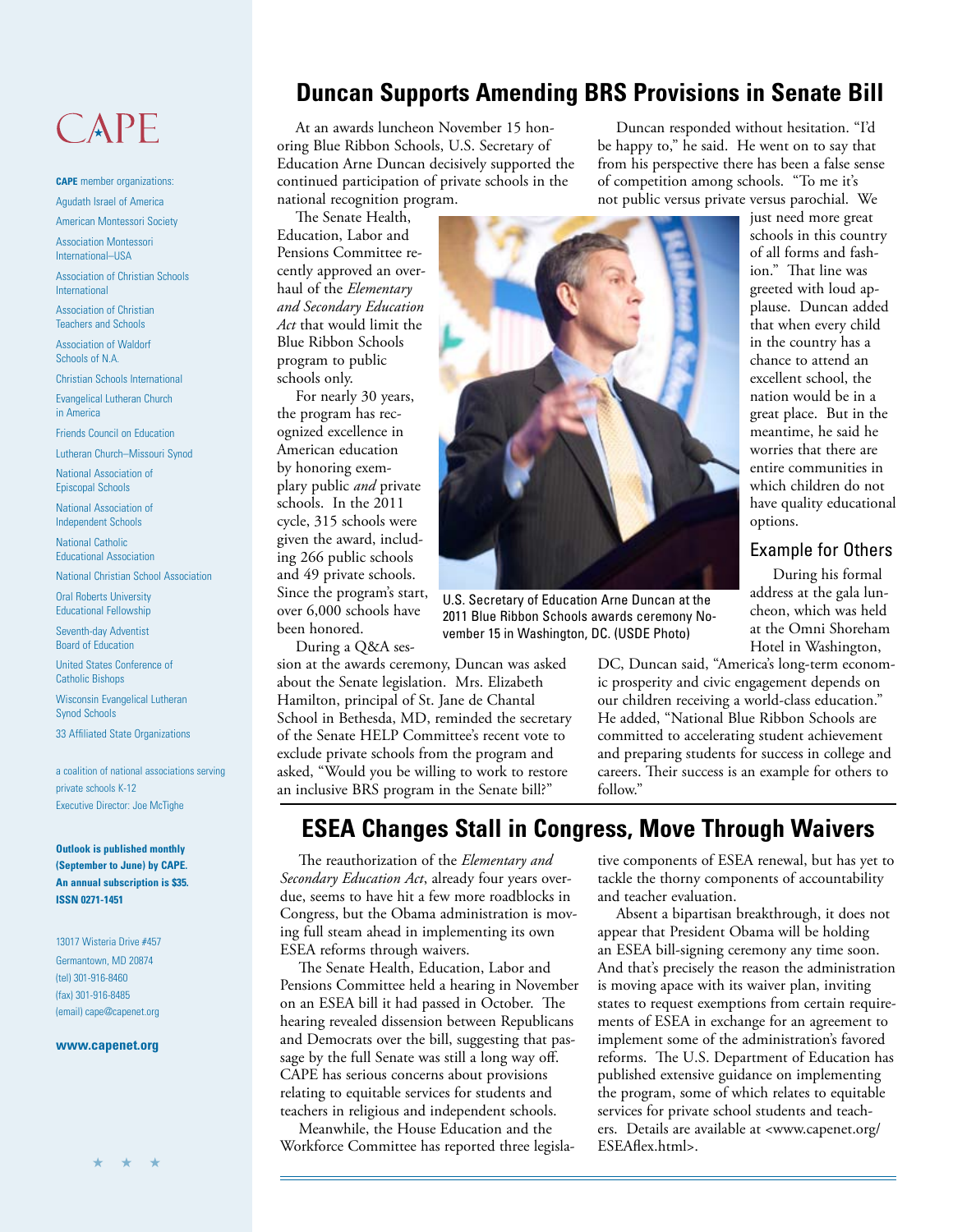### **Melinda Gates Recalls How Teacher Inspired Success School Crime**

The co-chair of the Bill and Melinda Gates Foundation recently recounted how a teacher at her all-girls Catholic high school taught her computer programming and inspired her to succeed.

In prepared remarks for the National Summit on Education Reform in San Francisco October 13, Melinda French Gates said: "I would bet that each of us here owes a huge debt to a favorite teacher. I grew up in Dallas, Texas, and attended high school at Ursuline Academy, where I was deeply blessed to have a math teacher by the name of Mrs. Bauer."

### Apple II Computers

Gates recalled that her teacher came upon the new Apple II computers at a math conference and thought, "This is going to be huge; we have to get them for the

girls." Bauer told the school's administration, "If you buy the computers, I'll figure out how to teach computer science." She then took on a 70-mile round-trip nighttime commute to the University of North Texas to prepare herself to teach the high school computer course. Said Gates, "She was a single mom, raising three boys, working full time as a teacher, and getting her degree in computer science on the side so that I could learn it, too. That's the kind of teacher I had."

With great fondness, Gates described Mrs. Bauer's comfortable approach to instruction: "What was really neat about her teaching was that as we learned, we actually outpaced her at times, and she let us outpace her. And at times she outpaced us. But she inspired me to know that I could be a really great female student of math, and I went on to study computer science because of her instruction in high school."

### From Volunteer to Philanthropist

Because the school encouraged students to do volunteer work, Gates served in her senior year as a math tutor in a nearby public school. "So I had a chance to see education from two sides—from the front row at a great private school and from the back row at a crowded

public school," she recalled. "Every week, I saw how a short stretch of road separated the students who were getting ahead from the students who were falling behind."

Gates credits the volunteer experience as for-



Melinda French Gates at the World Economic Forum in 2009. (Copyright by World Economic Forum. Photo by Remy Steinegger.)

to be certified LEED Gold by the U.S. Green Building Council. According to the school's Web site, the center is designed "to inspire creativity, collaboration, and motivation" and to accommodate the school's laptop technology.

Valedictorian for the

dedicated in 2010. It was the first classroom facility in the Southwest

In remarks at the center's dedication, Gates said, "Since I graduated from Ursuline, I have been passionate about getting girls and women involved in science, math and technology," She added, "My vision is for this building to be an equalizer in the sciences. That is what my Ursuline education was for me."

The school's mission is "the total development of the individual student through spiritual formation, intellectual growth, service to others, and building of community."

Before enrolling at Ursuline, Gates attended St. Monica Catholic School in North Dallas. After Ursuline, she earned a bachelor's degree in computer science and economics from Duke University and an MBA from Duke's Fuqua School of Business. She joined Microsoft in 1987 and married Bill Gates in 1994.

Just before her wedding, Melinda's futuremother-in-law wrote her a letter with a line that was to become a driving principle in Melinda's life and in her work at the Gates Foundation: "To whom much is given, much is expected."

★ ★ ★

Whenever students are the victims of crime at school, it grabs the headlines and rightly so. Schools are supposed to be places of safety and security. But when instances of school crime decrease, media attention seems to do the same.

That could be why you don't know that a government report last month on school crime indicated that 3.9 percent of U.S. students ages 12 through 18 in school year 2008-09 reported being the victim of any crime at school. That figure represents a drop from the 9.5 percent school victimization rate in 1995 and the 4.3 percent rate in 2005.

As defined in the report, victimization at school includes "incidents that occurred inside the school building, on school property, on the school bus, or on the way to or from school." The term "any crime" can range from rape and robbery to simple assault and pickpocketing.

Among the report's findings:

• "The percentage of public school students who reported being victims of any crime (4.1 percent) was higher than that of private school students (1.8 percent)."

• About 2.8 percent of students across the nation "reported being victims of theft, 1.4 percent reported a violent victimization, and 0.3 percent reported a serious violent victimization."

• "A larger percentage of males were victims of any crime at school (4.6 percent) than were females (3.2 percent)."

• "A higher percentage of students in grade 9 reported theft victimization (4.9 percent) than did students in grades 7 or 8 (2.1 percent and 2.0 percent, respectively)."

Issued by the National Center for Education Statistics, the report Student Victimization in U.S. Schools is available at <http:// [nces.ed.gov/pubsearch/pubsinfo.](http://nces.ed.gov/pubsearch/pubsinfo.asp?pubid=2012314) asp?pubid=2012314>.